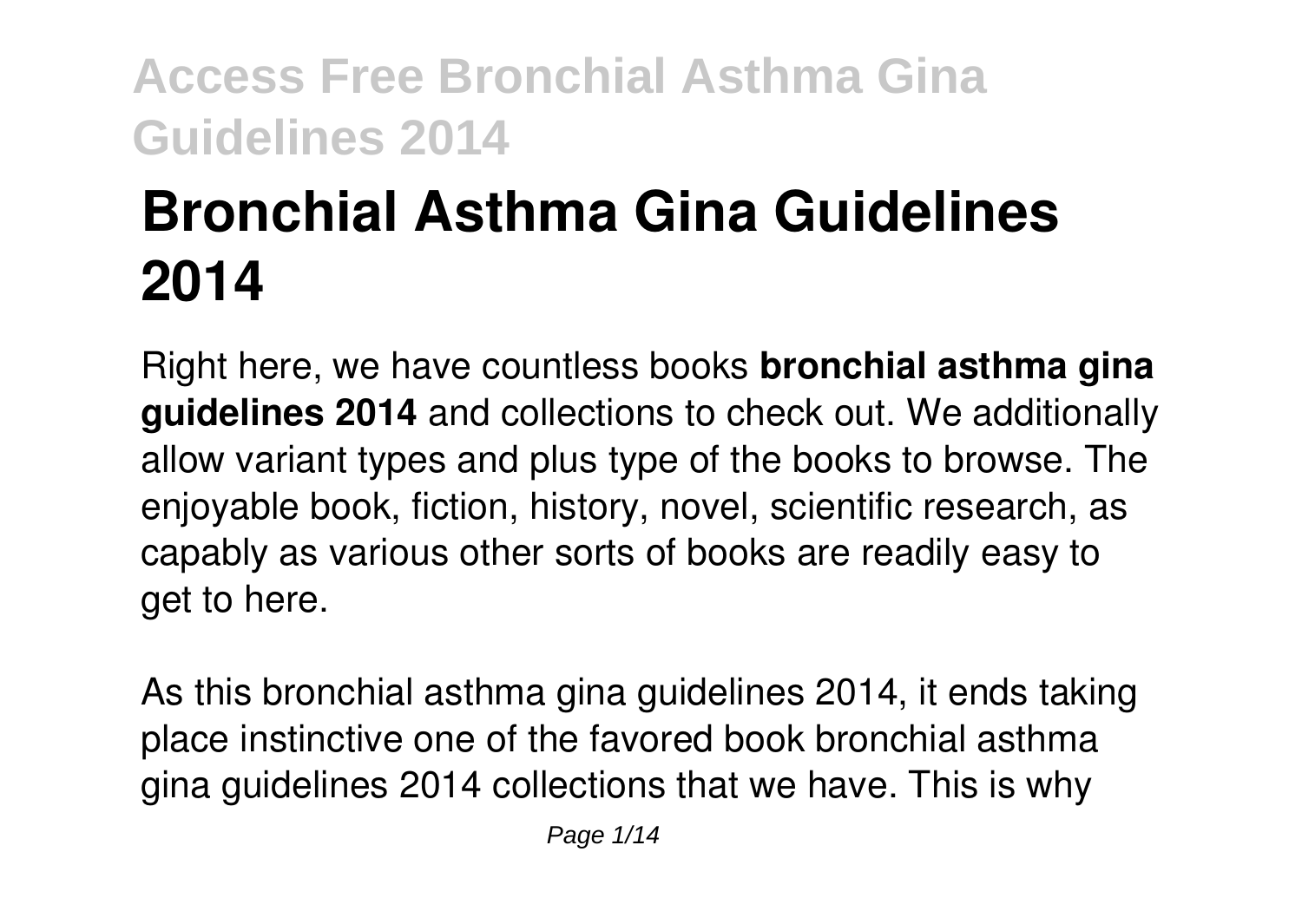you remain in the best website to look the amazing ebook to have.

The 2019 Worldwide Asthma Guidelines: A Brief Review *Dr. Helen Reddel (GINA) on asthma assessment and management* UNCG 2020 Asthma Lecture - GINA 2019 Algorithm Dr Eric Bateman, GINA 2014 New messages in asthma treatment Management of asthma GINA guidelines 2020 short notes *GINA Guidelines 2020* GINA 2019/ GINA guidelines 2019 for bronchial asthma *Bronchial Asthma GINA 2019 guideline* Asthma Review and 2019 Guidelines - Symbicort PRN Asthma Management GINA Guidelines 2020 by Dr. Marco Makram **Asthma Update 2020 (8 September 2020)**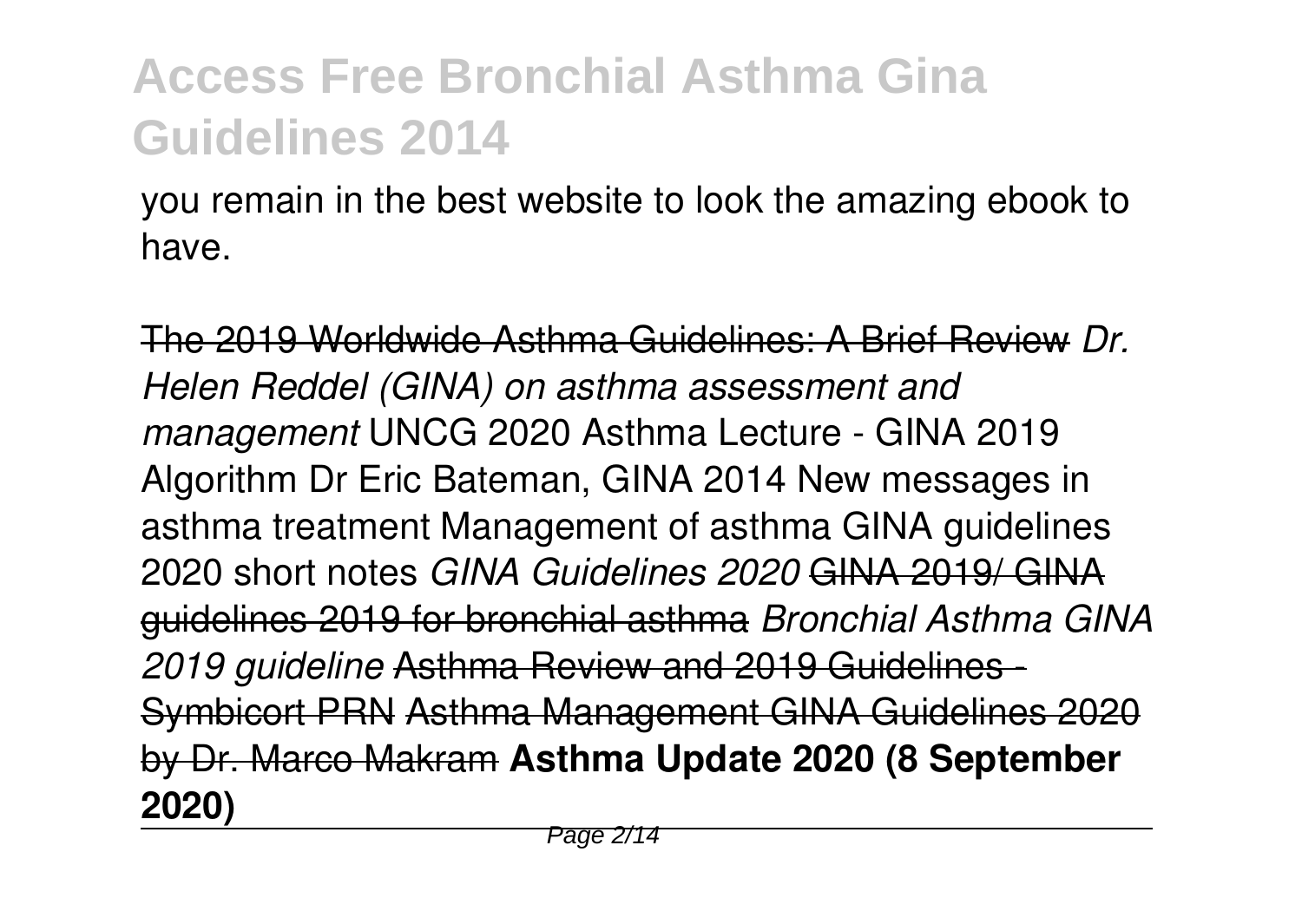Bronchial asthma in children: Guidelines and beyond COPD GOLD Quick Review | 2020 update | DocDJShah *Management of asthma in 2020 – Difference from Dr DSA Wickramasinghe* The New GOLD Classification of COPD -- BAVLS Asthma Treatment and Classification (w/ mnemonic) Drugs used in Asthma and COPD - Simply Finals 2016 Understanding Levels of Severity for AsthmaChanges in the Management of Asthma based on recent GINA Guideline --19.4.20 CHEST - RESPIRATORY Management of Chronic Asthma in Children - UK NICE Guidelines (2020) for Medical Professionals Asthma Guidelines Updated A Brief Update on the 2019 COPD Guidelines GLOBAL INITIATIVE FOR ASTHMA (GINA) - 2020 **UNCG 2020 - GINA 2019 Algorithm** The GINA 2019 Strategy | Global Initiative for Asthma | Dr B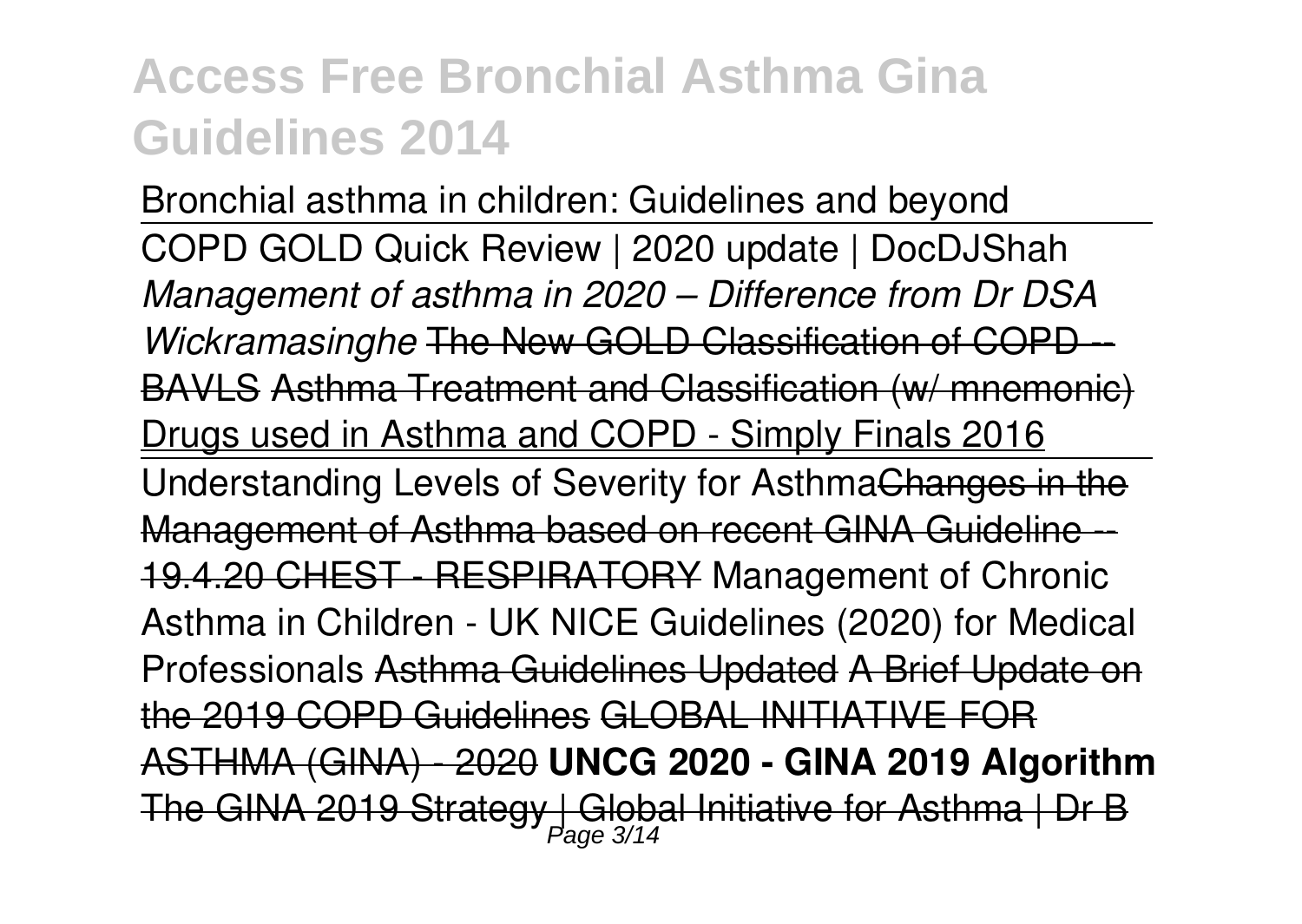P Singh Management Strategies for Severe Asthma *Changes with the Asthma Management Guidelines - Professor Peter Wark (World Asthma Day 2014)* **Asthma in children: Guidelines for primary care management** *The Asthma Yardstick: What it Means to Practitioners and Patients Literature Review: Asthma and COPD* Bronchial Asthma Gina Guidelines 2014

The Global Initiative for Asthma (GINA) strives to increase awareness of asthma among health professionals, health authorities, and the general public. Our goals include improving diagnoses, management and prevention of asthma by stimulating research, and providing evidence-based educational resources for worldwide use.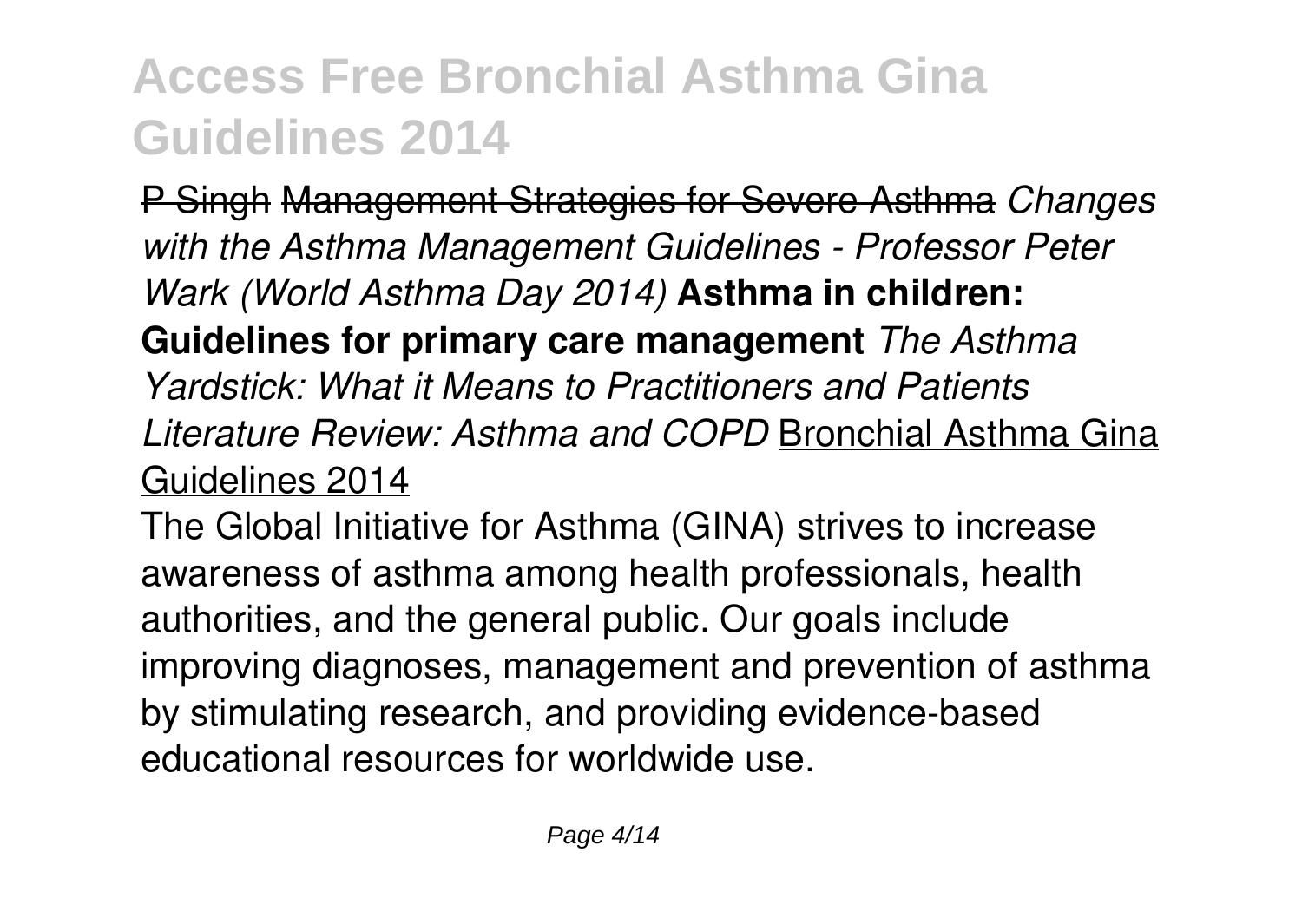Global Initiative for Asthma - Global Initiative for ... Download File PDF Gina Asthma Guidelines 2014 Gina Asthma Guidelines 2014 Introduction. Asthma is one of the world's most common chronic diseases and also represents an important cost factor for health-care systems. The Global Initiative for Asthma (GINA) has published updated guidelines

Gina Asthma Guidelines 2014 - bitofnews.com 2014 International Guidelines on Asthma: The Global Initiative for Asthma launched on World Asthma Day 2014 The Global Initiative for Asthma (GINA) today is launching a new edition of its Global Strategy for Asthma Management and Prevention, a comprehensive and practical resource about one of the most common chronic lung diseases Page 5/14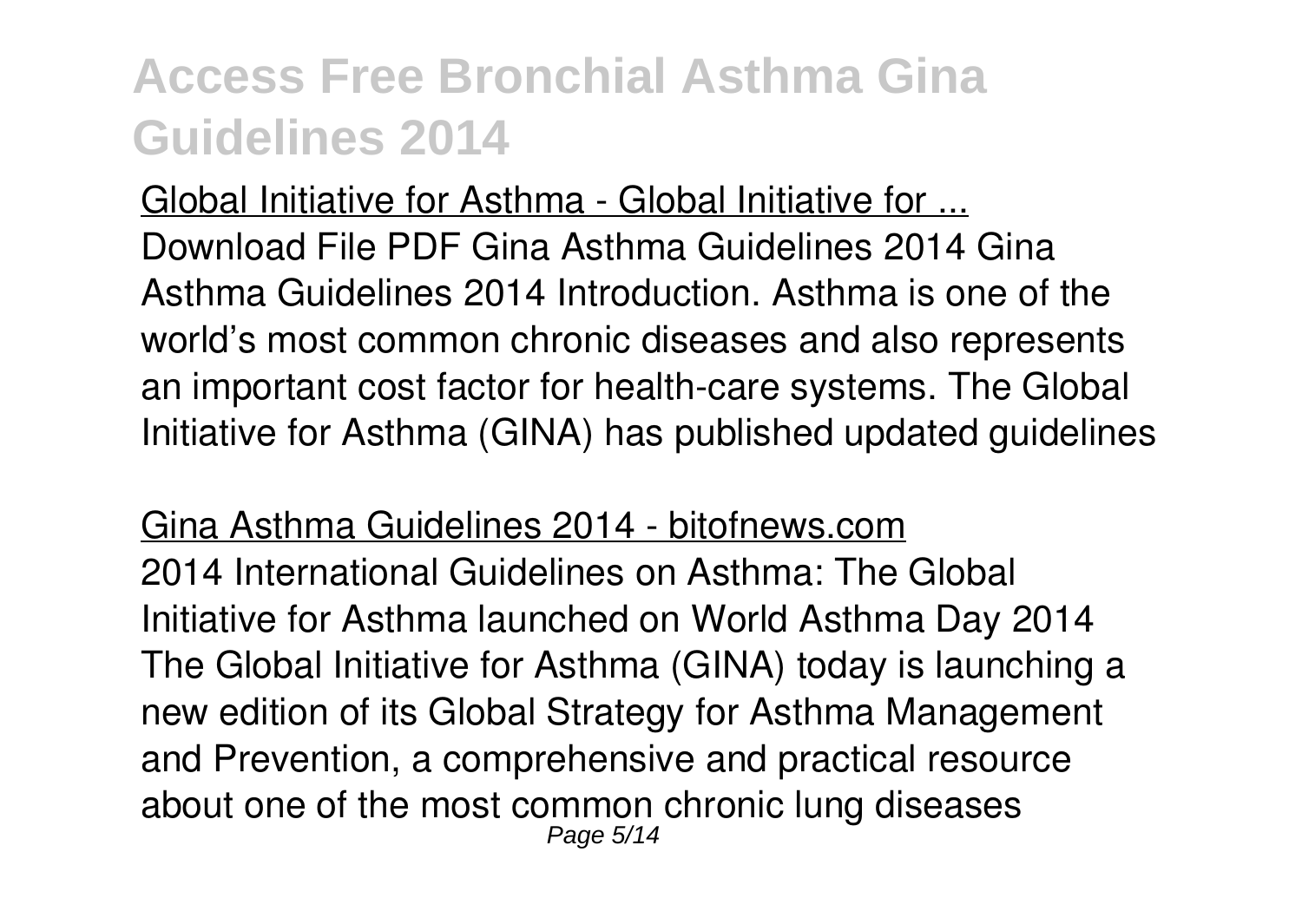worldwide.

2014 International Guidelines on Asthma: The Global ... Bronchial Asthma Gina Guidelines 2014 The Global Initiative for Asthma (GINA) strives to increase awareness of asthma among health professionals, health authorities, and the general public. Our goals include improving diagnoses, management and prevention of asthma by stimulating research, and providing evidence-based educational

Bronchial Asthma Gina Guidelines 2014

In contrast, the 2019 Global Initiative for Asthma (GINA) guidelines categorize asthma severity as mild, moderate, or severe. Severity is assessed retrospectively from the level of Page 6/14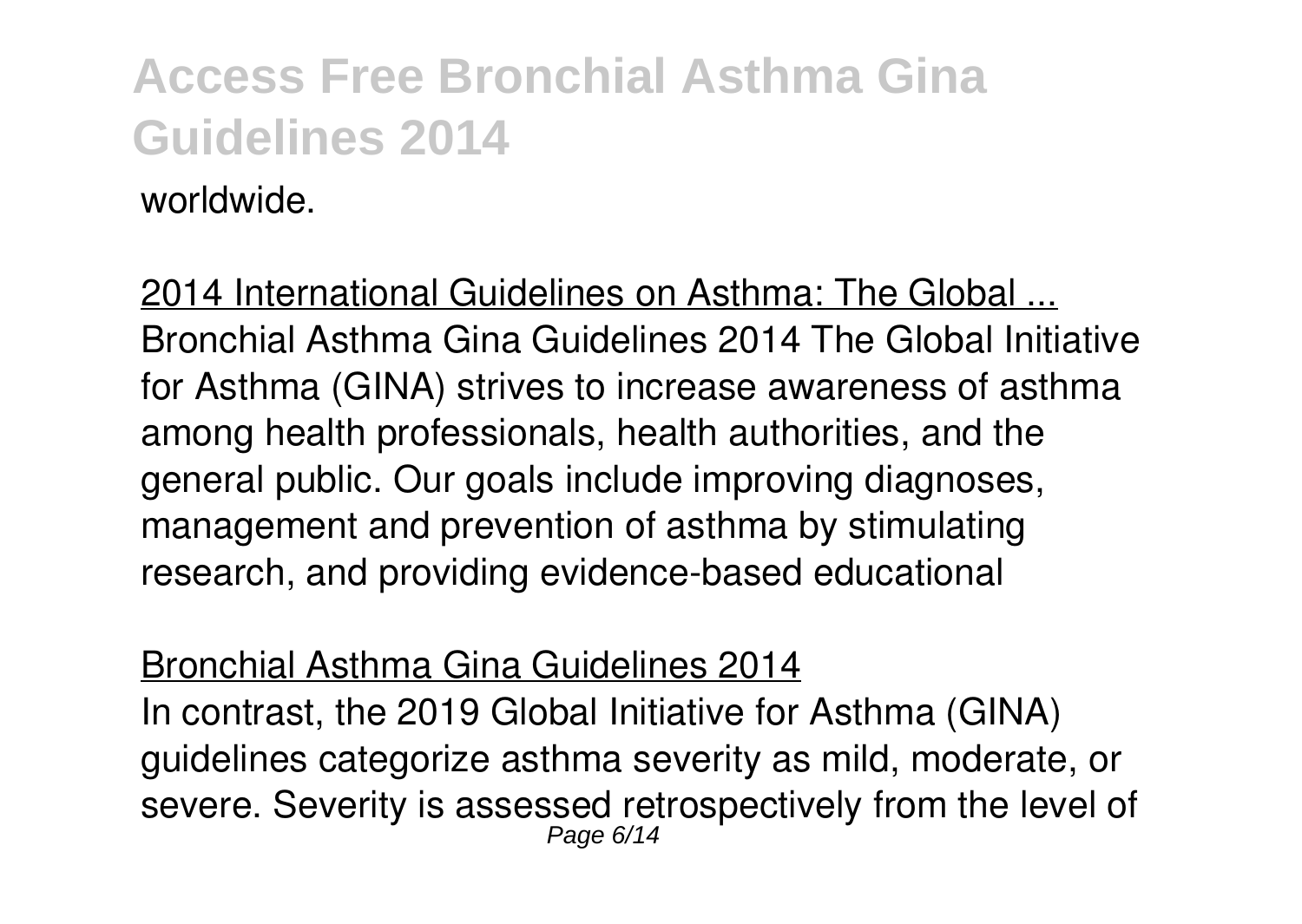treatment ...

What are the classification guidelines of asthma? The 2020 Focused Update to the 2007 Asthma Guidelines ... (e.g., Dust Mites) in Asthma Management Immunotherapy and the Management of Asthma Bronchial Thermoplasty (BT) in Adult Severe Asthma ... \*As determined in the 2014?15 Needs Assessment • Asthma Heterogeneity (endotypes and phenotypes) • Adherence

#### 2020 Focused Update to the Asthma Management Guidelines

To increase the accuracy of epidemiological surveys of asthma, objective measurements of airway Page 7/14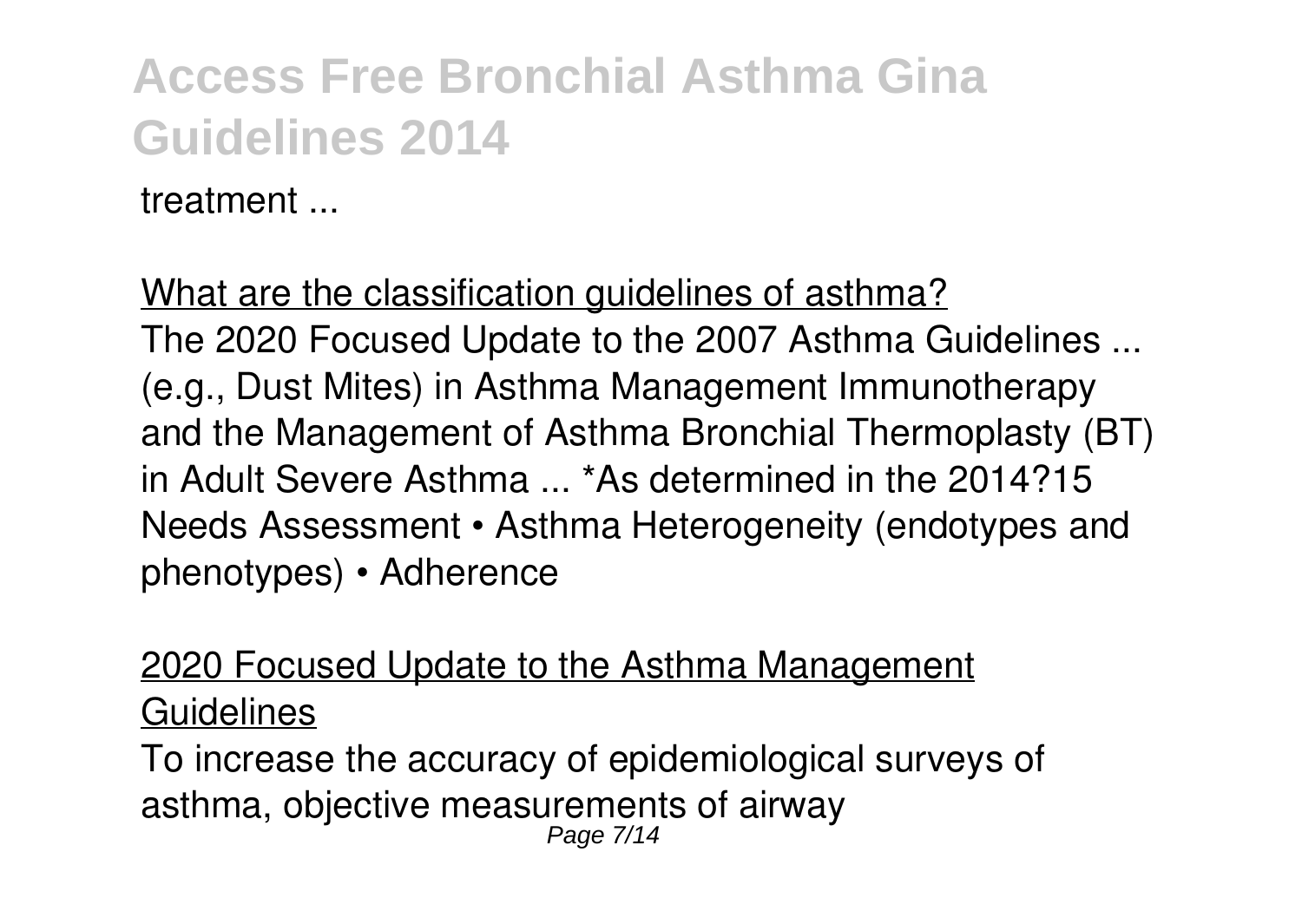hyperresponsiveness have been used as supplements for diagnosing asthma . International guidelines recommend that asthma should be suspected in patients with respiratory symptoms such as chronic cough, wheezing episodes, dyspnea, chest tightness and a positive bronchial hyperresponsiveness (BHR) .

The correlation between the bronchial hyperresponsiveness

...

Approximately 11 million individuals (44.7%), including 3 million children (48%), experienced an asthma episode in 2014. 3 In 2011, asthma accounted for 1.8 million ED visits, and in 2014, it ...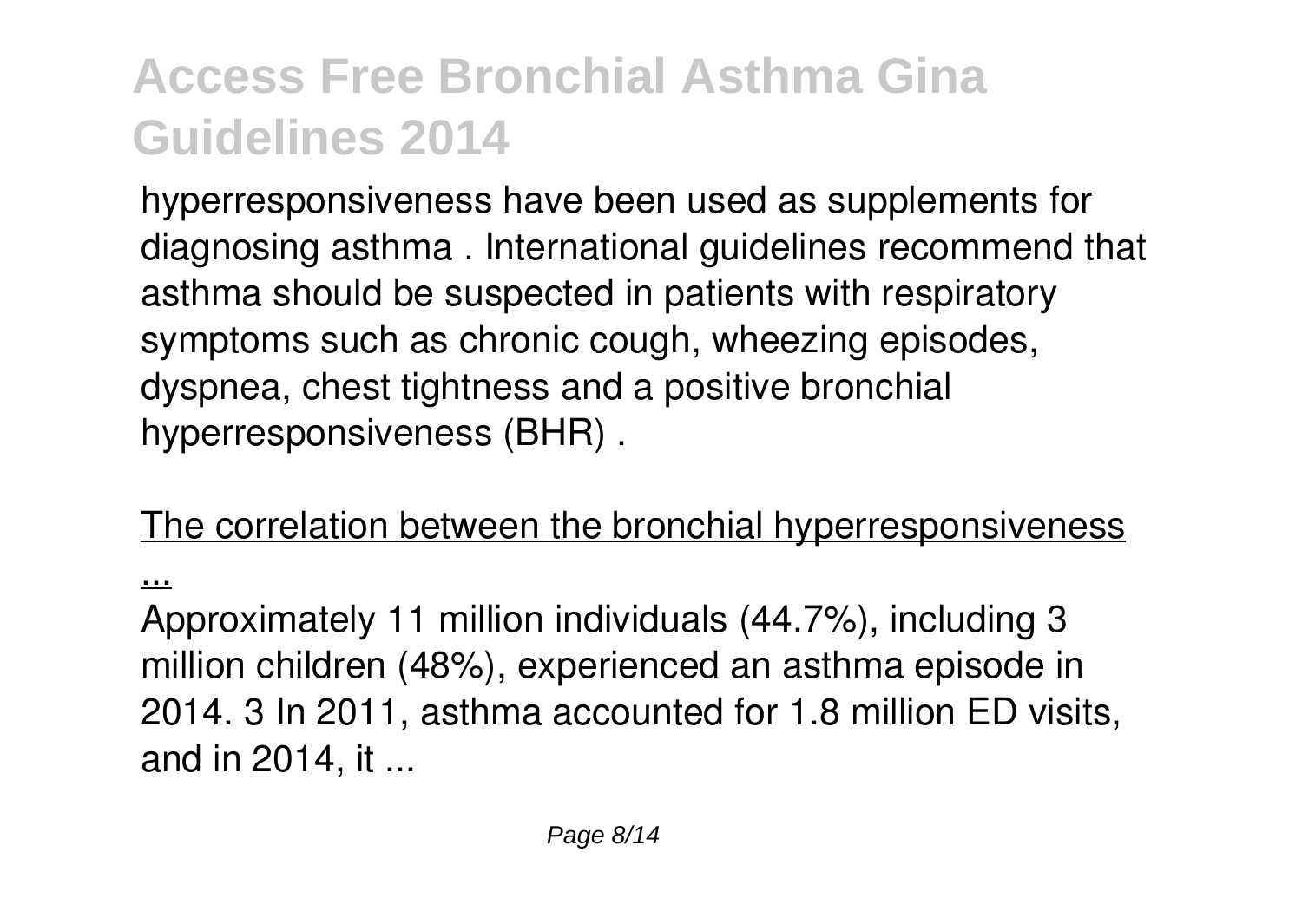Clinical Updates on the Management of Asthma | AJMC The 2007 NAEPP guidelines [] and the 2009 VA/DoD asthma management guidelines [] use the severity of asthma classification below, with features of asthma severity divided into three charts to reflect classification in different age groups (0-4 y, 5-11 y, and 12 y and older). Classification includes (1) intermittent asthma, (2) mild persistent asthma, (3) moderate persistent asthma, (4) and ...

Asthma Guidelines: Guidelines Summary, Classification ... GINA now recommends that all adults and adolescents with asthma should receive ICS-containing controller treatment. This can be either symptom-driven (in mild asthma, GINA Steps 1 to 2) or daily (GINA Steps 2 to 5), to reduce the risk Page 9/14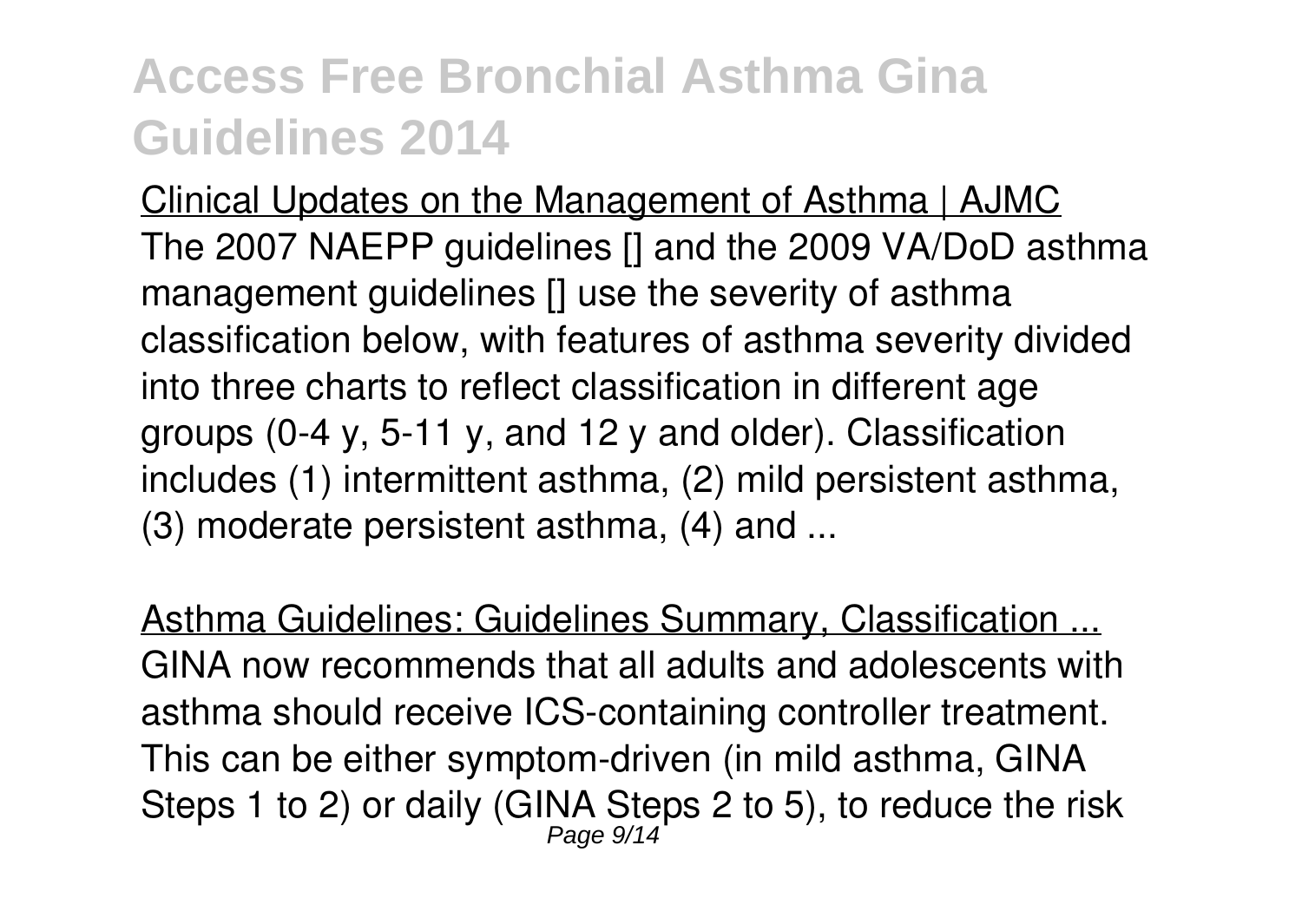of serious exacerbations and to control symptoms.

#### POCKET GUIDE FOR ASTHMA MANAGEMENT AND PREVENTION - GINA

2020 GINA Report, Global Strategy for Asthma Management and Prevention Maldives does not have a local guideline for the management of Asthma, but uses the GINA guideline. With permission, The Maldives has adopted the GINA guidelines for the management of Asthma in the Maldives Recommended By Dr Mohamed Ismail, Malé centre. Last updated 2020. Mali

Country Guidelines - Global Asthma Network Asthma in children 2014 1. ... <80% predicted Variability Page 10/14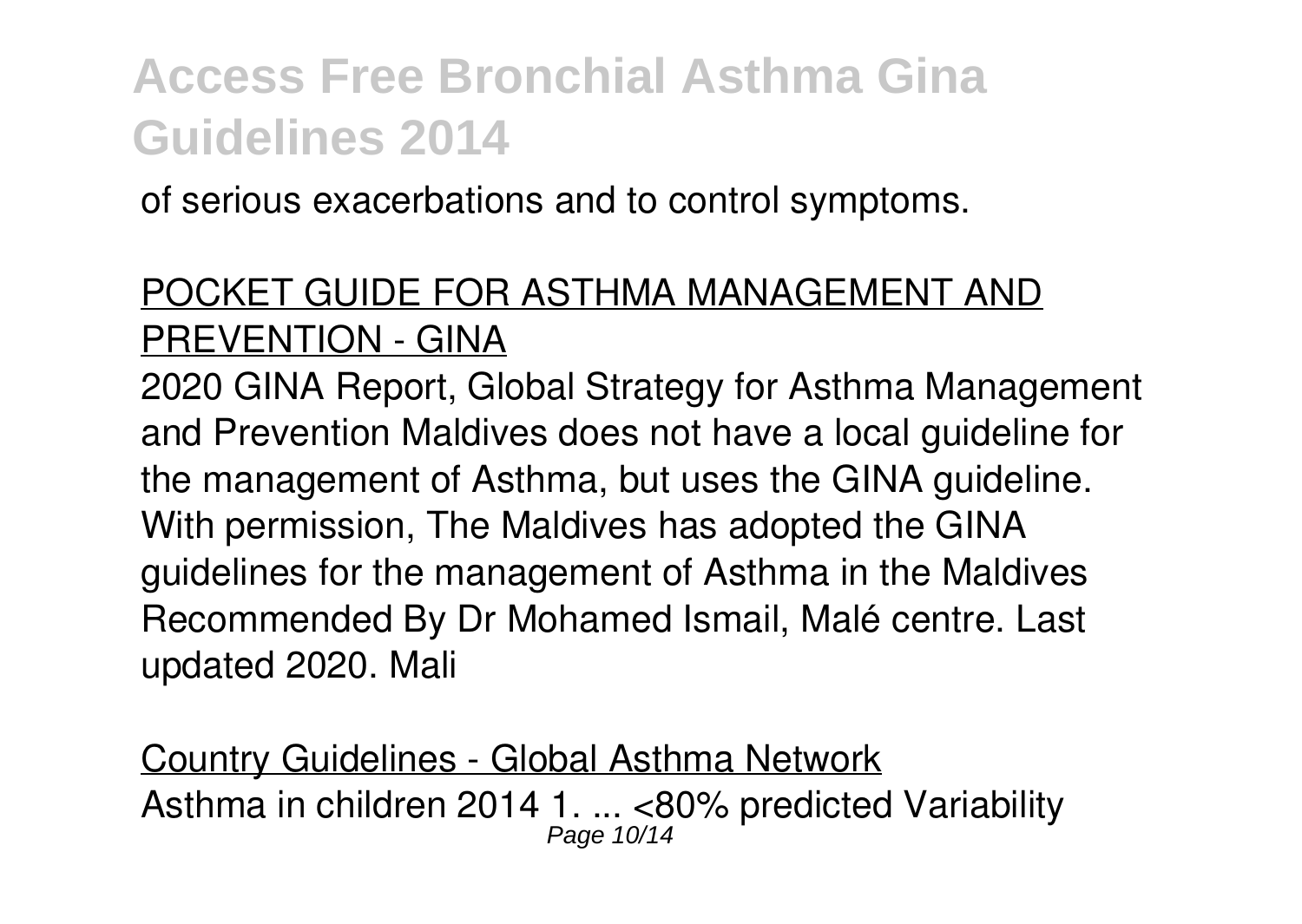>30% >80% predicted Variability 20-30% >80% predicted Variability <20% GINA Guidelines Prof.Ashraf Hatem ... treatment alone or in combination for all persistent categories of asthma • Safe when use is monitored • Reduces asthma symptoms, bronchial hyperreactivity, exacerbations and ...

#### Asthma in children 2014 - SlideShare

Bronchial thermoplasty is a procedure sometimes used to treat adults with severe asthma. 1 It is done to reduce the amount of smooth muscle that surrounds the airways. The procedure was approved by the US Food and Drug Administration in 2010 for people ages 18 years and older whose asthma is not well controlled with inhaled corticosteroids and long-acting beta-agonists. 2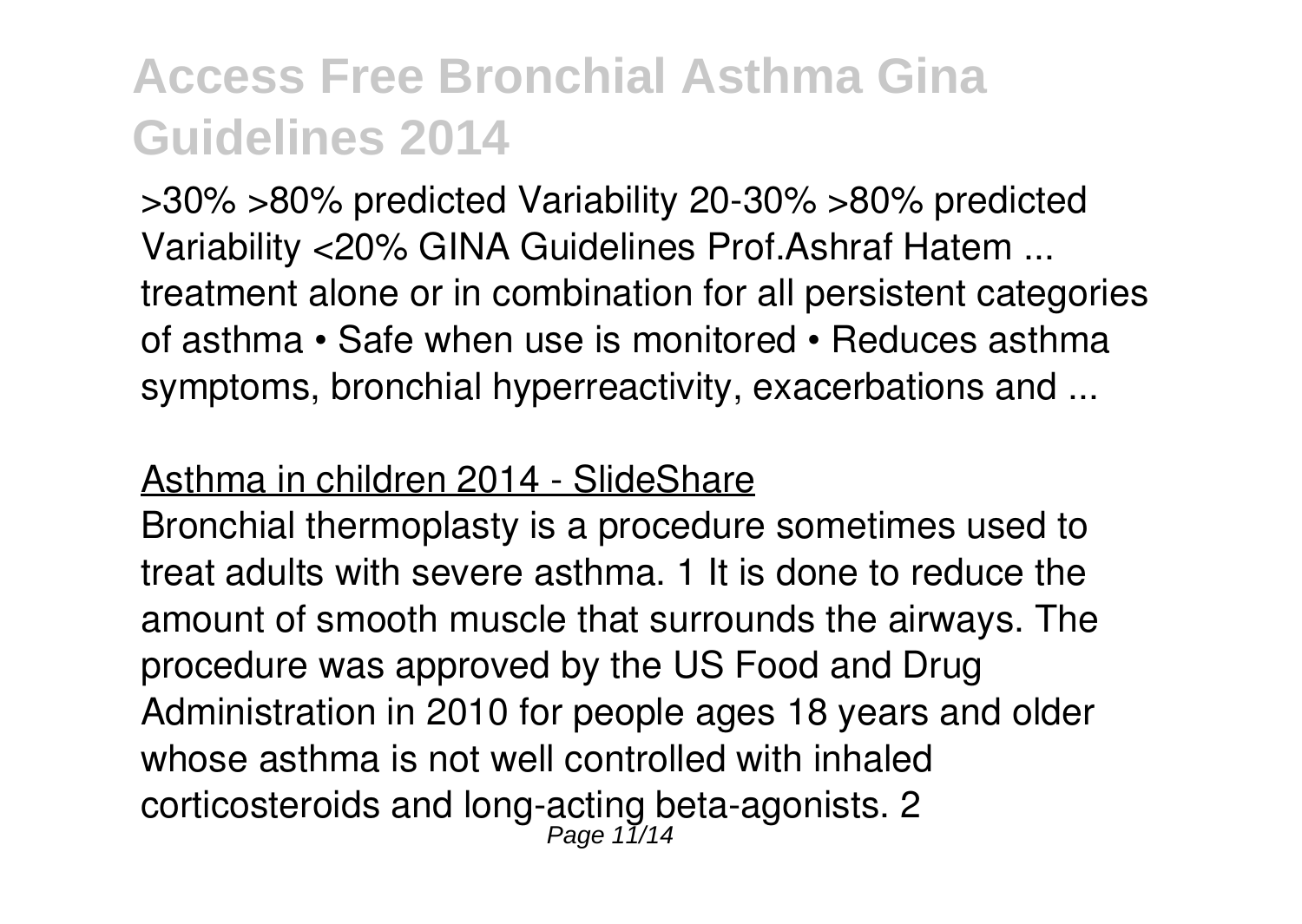#### Bronchial Thermoplasty: Severe Asthma Treatment

Asthma is a major public health problem worldwide and is associated with excess morbidity, mortality, and economic costs associated with lost productivity. 1 Guidelines for asthma were first released in the United States in 1991 by the National Heart, Lung, and Blood Institute and were most recently updated in 2007. 2 An expert panel was convened in 2018 to update the asthma guidelines.

2020 Asthma Guideline Update From the National Asthma ... The NAEPP favors a stepwise approach, based on asthma severity and age group.3 The International European Respiratory Society (ERS) and American Thoracic Society Page 12/14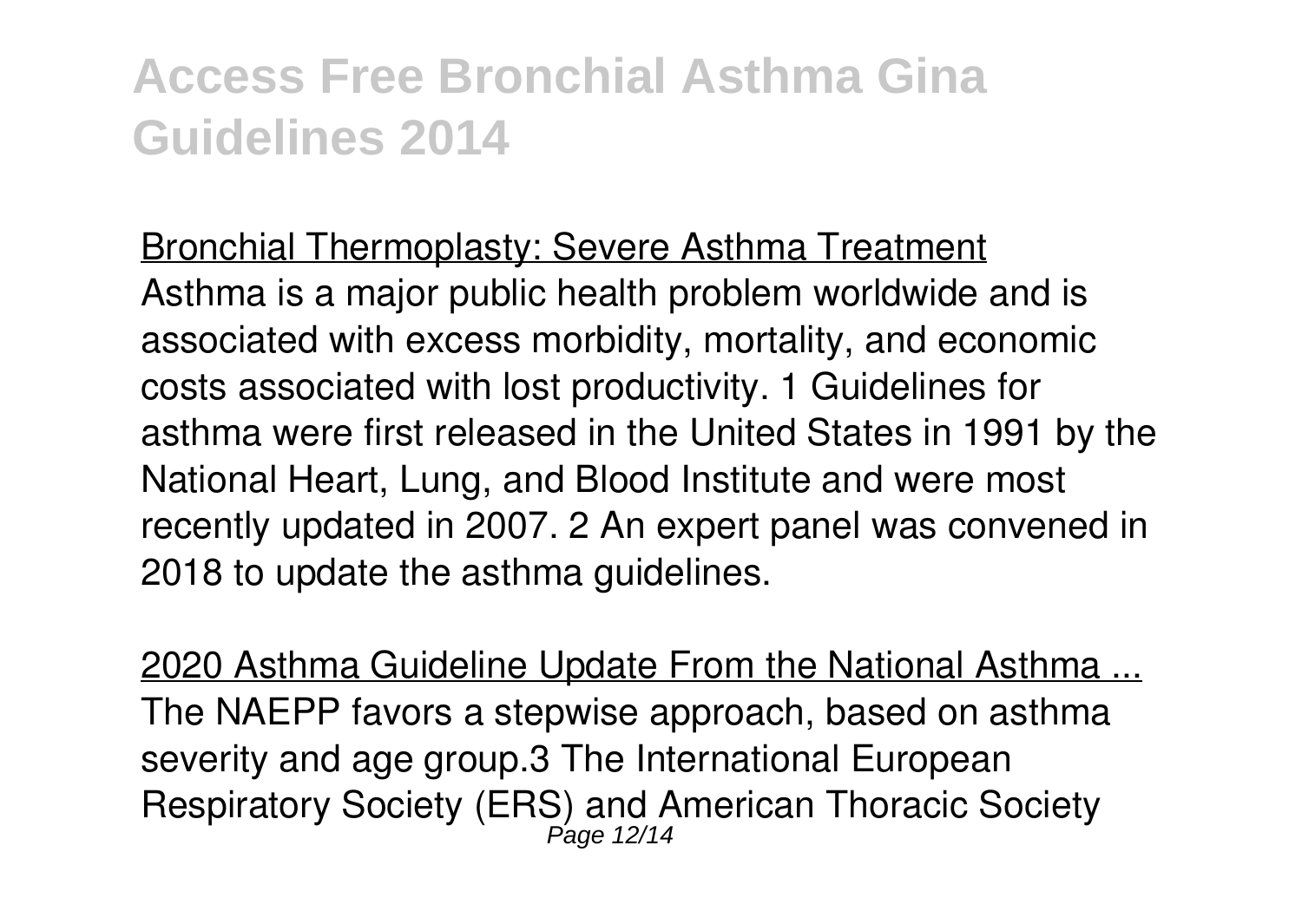(ATS) task force report was updated in 2014.5 The Global Initiative for Asthma (GINA) report, updated in 2016, now includes several of the advances in asthma care for those patients ...

#### **Innovative Therapies for Severe Asthma**

Background and Aim of Study: Recently, the evidence concerning clinical efficacy of Tiotropium Respimat (TIO) for bronchial asthma is accumulated. In Japan, clinical use of TIO is only allowed for COPD, not asthma yet, however, it is used for the uncontrolled severe asthmatics even with the treatment of GINA step 4 or 5 in daily clinical setting.